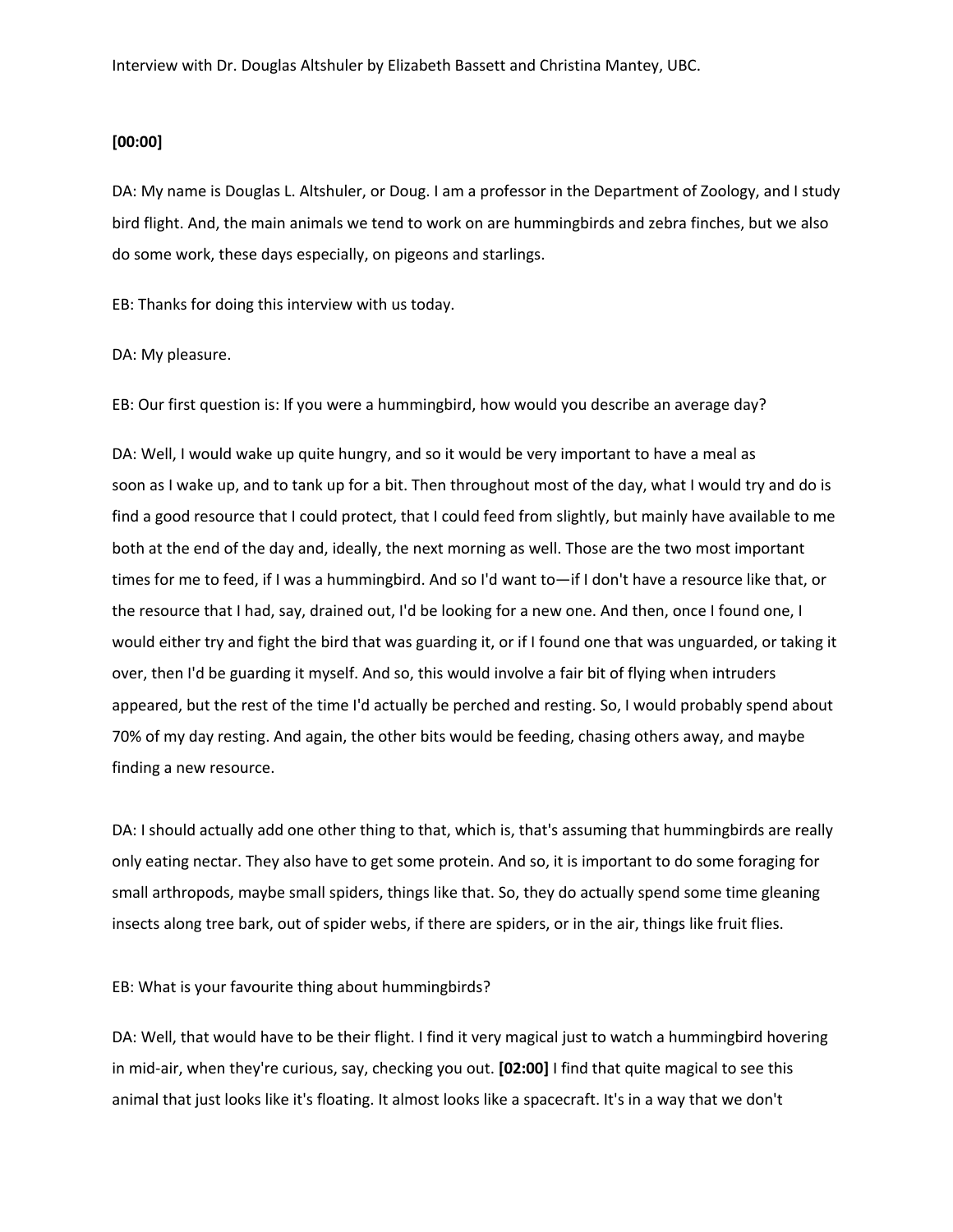really—we're not used to seeing animals that are that large just being able to float in space. And, it's an amazing thing about them.

EB: Could you give us a summary of your early work on evolution of hummingbird flight performance and elevation?

DA: Absolutely. Again, the purpose of that study was to understand what are the limits to flight performance at high elevation? That was at least how it started out. Okay, so what I found from that research was that the maximum performance, the total power that a hummingbird can generate, significantly declined as they went to higher and higher elevation. So, they lost the ability to generate additional power. But the interesting thing was that if you looked at just their power consumption, or the power generation that they could produce during hovering flight, that actually didn't change across elevations. So, that meant that it essentially cost a hummingbird the same amount to fly at very high elevations, at least to hover, as it did at low elevations.

DA: So, you might ask, how on earth did that—how did they do that? Well, it turned out they had there was really two key adaptations that allowed them to fly essentially like—you could think of it as more efficiently, as they get to higher elevation. The first one is that they had larger wings. In addition to having larger wings, they also flapped those wings at a larger amplitude. So, if you think of the amplitude as—imagine you're making a snow angel in the snow, right? So, you're lying back in the snow, in fresh snow, and you wave your arms up and down, and by doing that, you're sweeping out an angle that becomes the angel's wings in the snow. Well, in a similar way, a hovering hummingbird flaps its wings back and forth, and makes a pie out of its wings. And that's the—what we call the stroke amplitude of the wingbeat. And as you go from low elevations to high elevations, that pie slice, that stroke amplitude, increases. **[04:00]** And so, by having a wider stroke amplitude and larger wings, the birds are actually expending the same amount of power to fly at high elevations as they are at low elevations. So, that's kind of the cool part, right? They actually—they have this very efficient flight at high elevations. The difference between the power they produce during hovering and the most power that they can produce actually gets smaller and smaller. So, another way to say that is that their hovering flight power gets closer and closer to their maximum power, as you get at the higher elevations.

DA: And another way to say that is that while they do have this very efficient flight at high elevations, there is, in a sense, a cost to it. Which is that they essentially don't have a lot of extra power. And so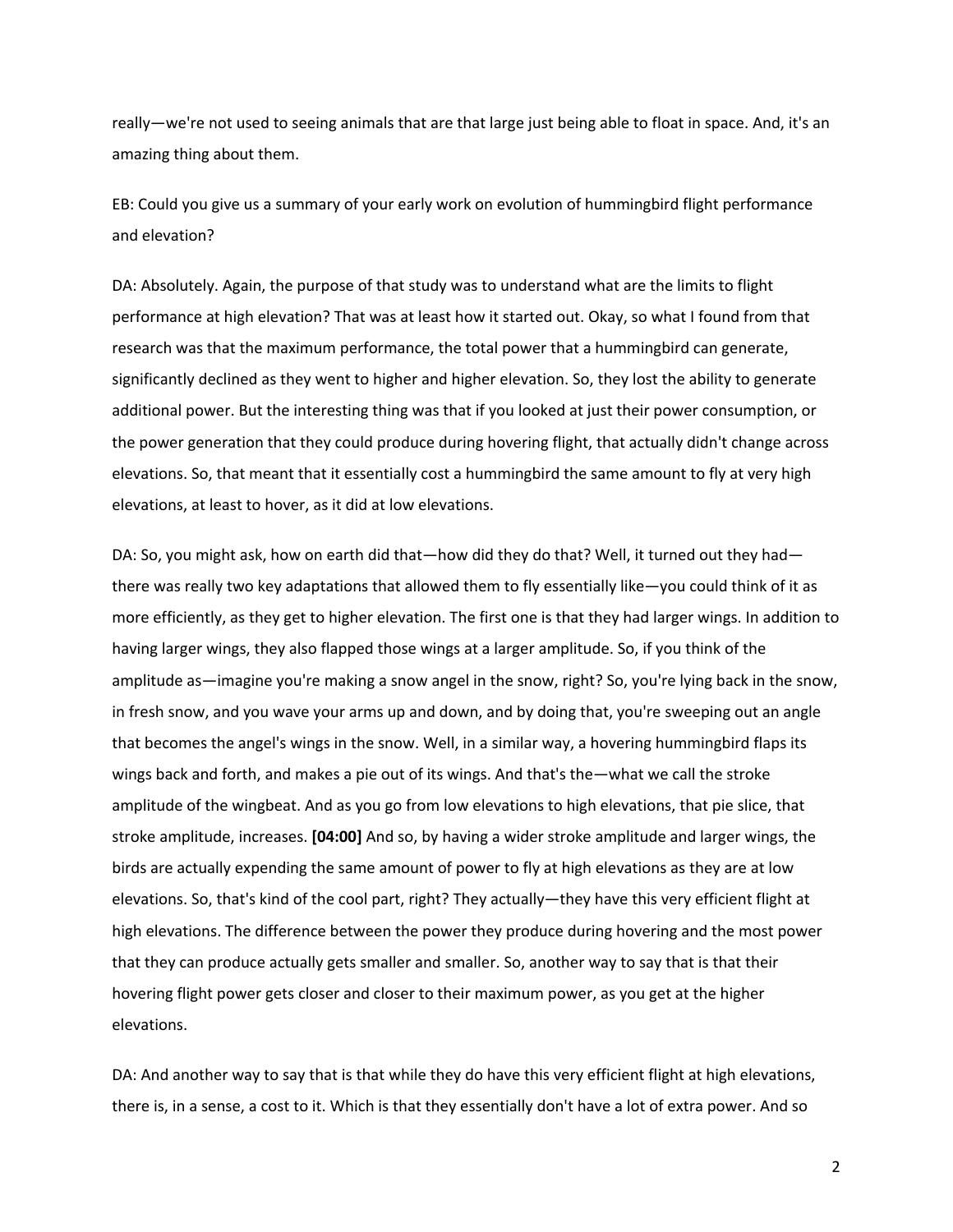that—this solicited a new question that I also addressed during my PhD, which is that given that the hummingbirds have less extra power to do things above and beyond hovering, when they're at high elevations, how does that affect their ecology? And I did a number of other behavioural studies, and it suggested two main things. One of them is, is that they tend to produce less diverse behaviours as you get to higher elevations. But the other thing is that that competitive ability, the ability they need to be able to chase off other birds that are trying to get into their territories, that actually declines as they get to higher and higher elevations.

EB: Humans get a lot of joy from attracting hummingbirds to their yards with feeders and flowers. Could you tell us about this in relation to Anna's hummingbird specifically, and how it came to be Vancouver's official bird?

DA: The Anna's hummingbird had a northern range-limit that was quite a bit south of where it is now. Just a couple decades ago, they were—I think it was Oregon, or southern Washington, or somewhere around there was where this northern range-limit was. And then, in the 2000s, they started showing up more and more around Vancouver, and now they're here year-round. Which is quite extraordinary. So that's a really massive increase in range—of northern range-limits, from the Oregon-Washington boundary all the way up to Southern BC. **[06:00]** And that is not—that's too much of a range expansion, I think, to really be explained by climate change. Instead that's more likely due to the availability of resources to them. So, ornamental flowers probably came first in gardens, and now people hanging up feeders. All of those things allow them to exist in an environment where they didn't thrive not that long ago. So, I do think it's probably likely that human activity has caused this northern range expansion. But I don't necessarily think that's a bad thing. I think that the birds are here. They also—I should say, this is an important thing about hummingbirds—if you give them a choice between a flower and a feeder, a full flower and a feeder, they seem to always prefer the full flowers. So, while they do feed from feeders, it doesn't seem that feeders are actually drawing them away from flowers. It goes in the other direction. If flowers are available, they prefer those.

EB: Some human behaviour seems to be beneficial for hummingbirds.

DA: Yeah.

EB: Are there downsides to this?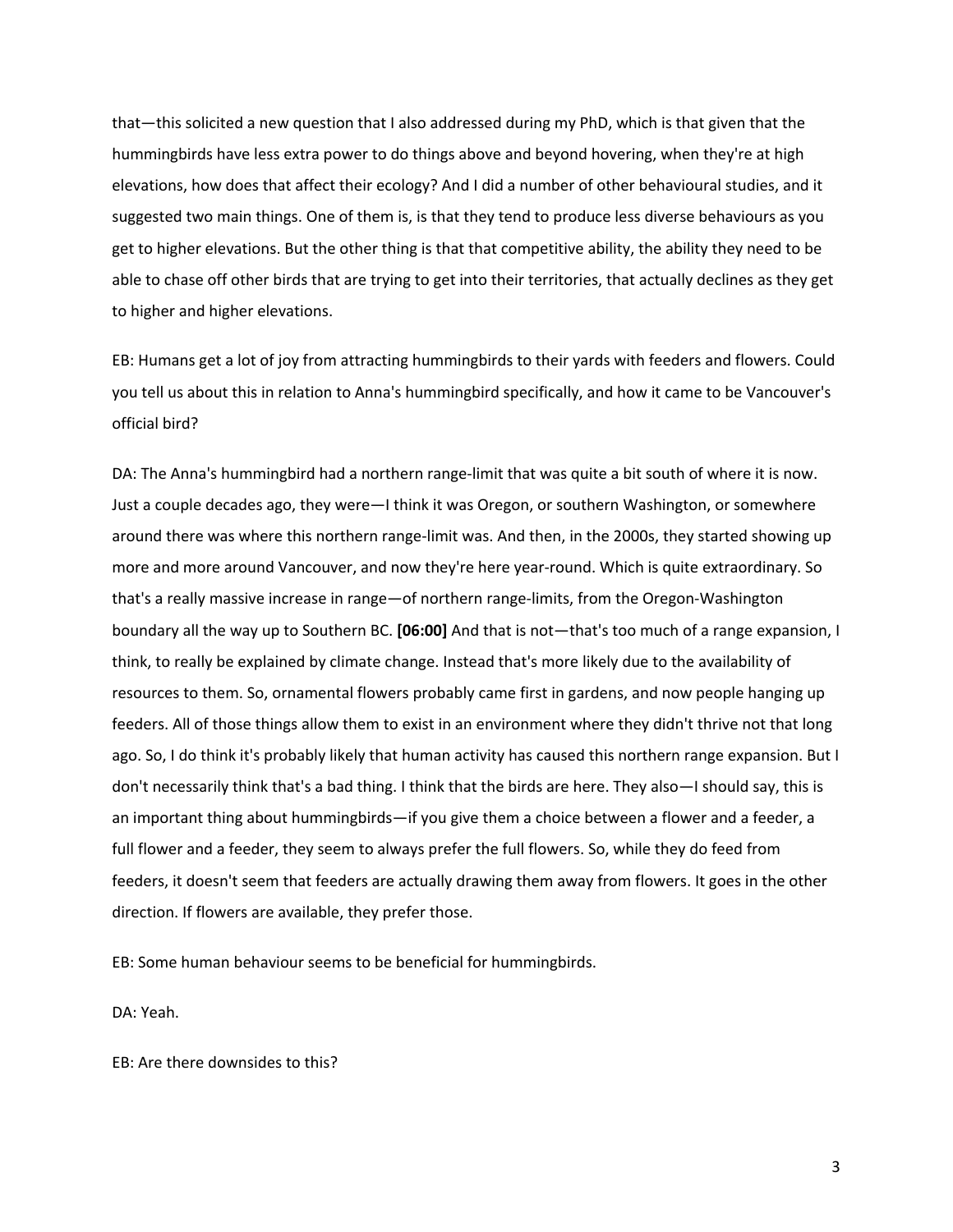DA: Up here, in North America, there doesn't seem to be. And the reason for that is that the North American hummingbirds seem to be very good at moving into new habitats, and basically, if there are flowers, they move into those habitats and feed from those flowers. And again, if there is also more availability of insects, they seem to move into those habitats and feed from those insects. There are a small number of endangered hummingbird species. We know that—there is something called the [International Union for Conservation of Nature's] "Red List," which basically tells us whether hummingbirds are extinct, endangered—or actually, all organisms, I should say, that have been characterized in this way. Not all organisms are known. But it's a list, essentially, of what organisms are threatened, extinct, endangered, et cetera. And there are twenty or so hummingbird species that are basically on the "Red List." And those all seem to exist in very—relatively restricted drainages in the Andes. Like in Columbia, where there's one valley in the Andes where that species exists. **[08:00]** And those hummingbirds, the ones that are endangered, seem to be very dependent on specific plant species or possibly specific insect species. And in those cases, what we think is going on is that habitat destruction of these really specialized and relatively small habitats is actually leading to decline of those hummingbird populations. So, I do think that for the hummingbirds that don't adapt easily to human habitats, they are very adversely affected by human habitat development. But most hummingbirds seem to be the opposite, which is that they actually thrive with humans as we develop land, and plant ornamental flowers, and hang up feeders, and things like that.

EB: Are hummingbirds affected by climate change? And, if so, what are the ramifiI think cations and potential outcomes?

DA: So, we don't have a lot of good evidence for that. I actually did participate in a study once that looked at a little bit of this with respect to elevational range. And, basically, what we concluded was that while climate change should cause range shifts—elevational range shifts—in hummingbirds, that it looked like at least the cost of flight would be relatively modest. And at least for the foreseeable future, the habitat changes would not be all that traumatic. So it does seem like, while they will be affected by climate change, and they will have to move around somewhat, there's not a lot of good evidence, at the moment, that they are one of the more sensitive species to climate change—groups to climate change. I think there are plenty of animals that are—amphibians come to mind. But hummingbirds don't seem to be one of them that are especially sensitive to climate change.

EB: What would you say are the biggest threats to hummingbird populations?

4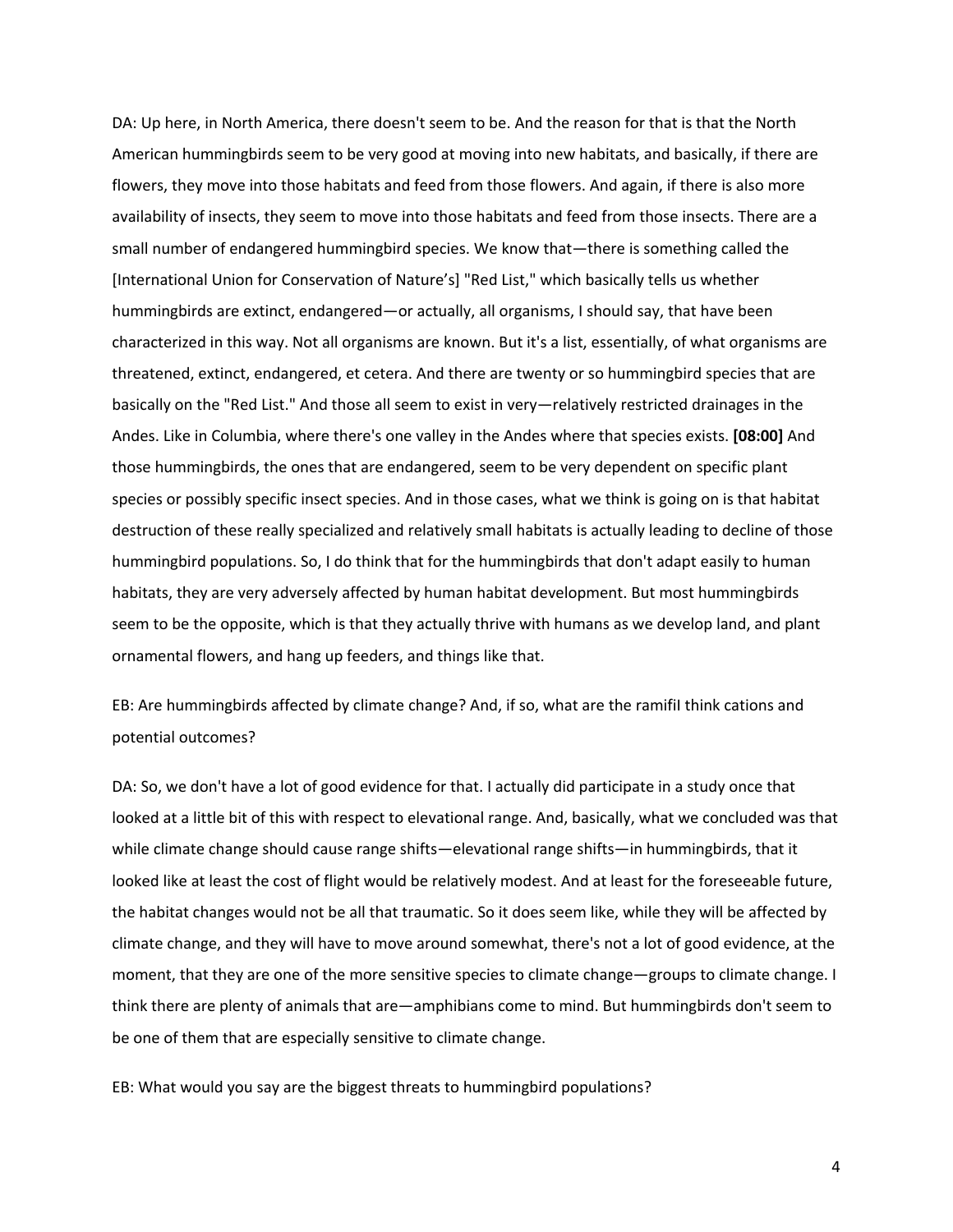DA: Well, that's a very interesting question. The Rufous hummingbird is in British Columbia, and has been throughout human recorded history. They seem to be in decline quite a bit. Their population in BC is definitely **[10:00]** declining, and I don't think we really know exactly why. There's been some investigation of pesticides. There's some other hypotheses as to what is driving it, but I would say, at the moment, we don't really know. But it is very troubling that one of the hummingbird species we have here does seem to be declining somewhat dramatically.

EB: What can the average person do to support hummingbird species?

DA: Well, in terms of the cause of Rufous decline, because we don't know what it is, we actually don't know what we can tell people to do. So, I would be very hesitant to do that. I would say, if you enjoy hummingbirds—what I'm about to say would not necessarily help the species—but if you enjoy them, you are, of course, most welcome to hang up hummingbird feeders, to plant ornamental flowers that hummingbirds like, and then you'll have them in your garden and you can enjoy watching them. But whether or not that actually is helping—we don't really have good evidence that that is especially helping or hurting them at the moment.

DA: I should say, one thing that probably is useful, if you really love hummingbirds, is to be mindful of them in the winter during the weeks when it freezes. That is probably—we suspect—is a very, very vulnerable time for hummingbirds because if you leave your feeder out, and it gets so cold that it can freeze overnight— And I should also say, hummingbird sugar water doesn't actually freeze at zero [degrees]. It freezes a little bit below because the sugar actually slightly lowers the freezing temperature. But if it's getting much below negative one [degree], or negative two [degrees] especially, then that sugar water will be frozen in the morning. And remember I told you that it's very important that the hummingbird gets a good meal right when it first wakes up? So, if you do keep hummingbird feeders, for those months where it's really, really cold—or weeks, say, when it's really, really cold and the sugar water is freezing, it's probably best if you bring the feeder in at night, after dark. Ideally, **[12:00]** and I know this is a bit of a heavy ask, is that you actually put it up in the morning right at dawn. And if you do that, you're basically going to be able to provide the hummingbirds that use your feeder with a reliable meal right when they wake up and need it most.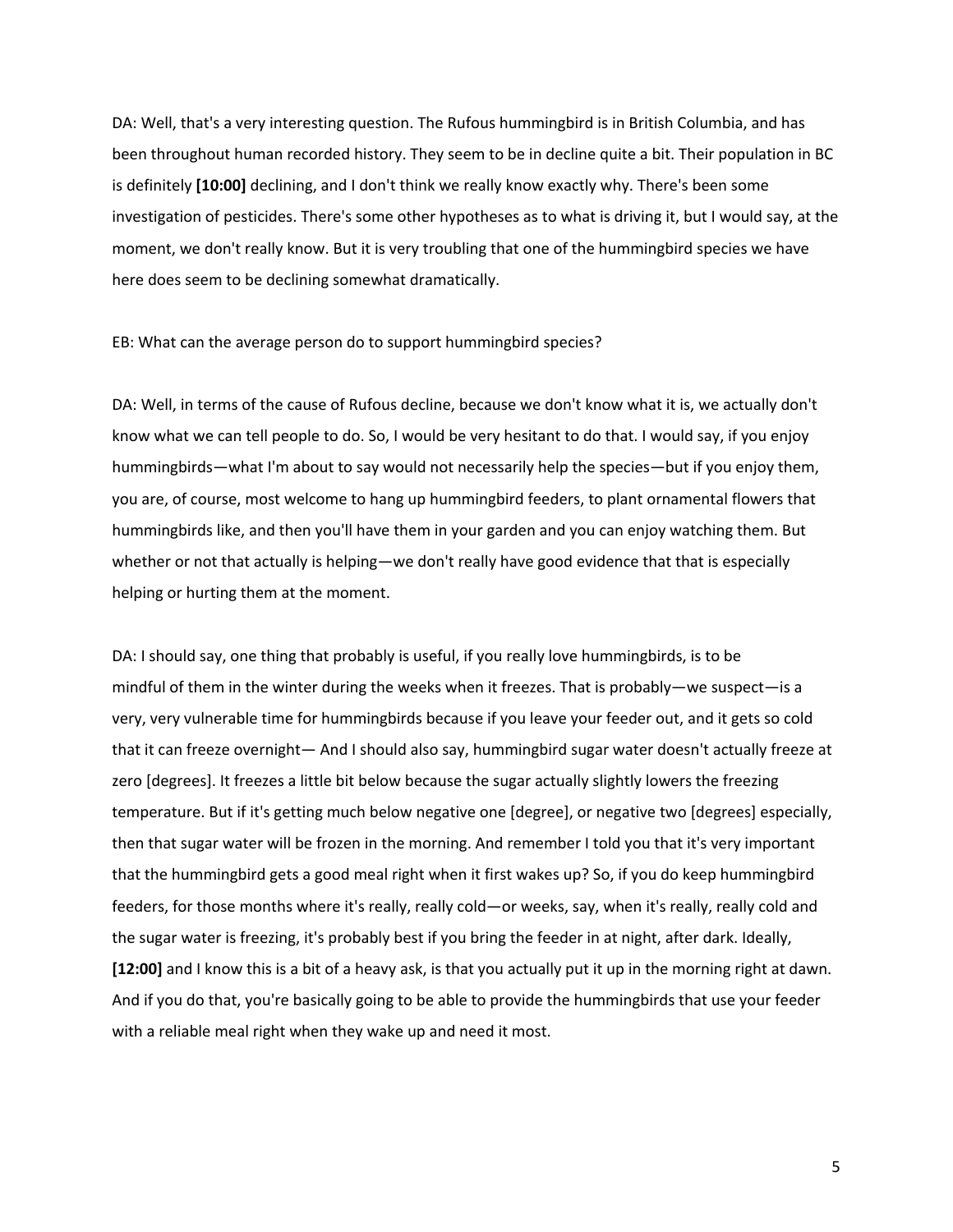EB: Can you tell us about the hummingbird banding network, and how people have been working together in this collaborative research effort?

DA: I can't tell you a lot about it other than the fact that I've always been very impressed with them. So, there's a hummingbird banding network that exists throughout BC. There's a number of volunteer banders, and they do an amazing job of collecting data. They have a lot of respect for the birds. They really love them. They really care about them, and they also get together at least once a year and share knowledge. And they also contribute all of their data. It's going into this North American database on migratory movements for all birds. I think that they are really doing a lot to educate people about hummingbirds—some of the most important science about hummingbird natural history, biology, movement patterns, and things like that. It's a group that—they've invited me to speak to them a few times, and last year when I was with them in the spring, I spent a day with them. And I've always just been very, very impressed with the knowledge that this group has, and the efforts that they're making on behalf of hummingbirds in British Columbia.

EB: What would you want future generations to know about hummingbirds if you could record it now? Do they have a smell? A feeling? A special quality? Is there anything about them that is special and not articulated by scientific research?

DA: Well, again, I think to me it does keep coming back to hovering flight. That's the most magical thing about them. I also think their maneuverability is something that is a corollary of that. The ability to fly slow, it turns out, is also something that tends to confer the ability to fly fast, which I know is a bit counterintuitive. But they are **[14:00]** really—they do have this just absolutely magical flight ability. But at the same time, I think that's probably fairly well captured by the literature. The thing that maybe isn't captured—people do sometimes report it—but I think is an experience that many of us have had that I hope future generations can understand, is that the birds are also very curious, and they turn out to be very curious about humans. So I can't tell you how many people have told me a story of they were walking through the forest and a hummingbird just came up to them and basically hovered right in front of them—maybe just 20-30 centimeters away—staring at them, and they seem to come right up next to them, almost just looking around their face, studying their face, or their hat, or their backpack, or something like that before they flew away. And I think they have this really—they almost seem like you're touching nature when they come in and they're that curious about you and the things you're carrying. I hope that that experience is something that future generations can appreciate as well.